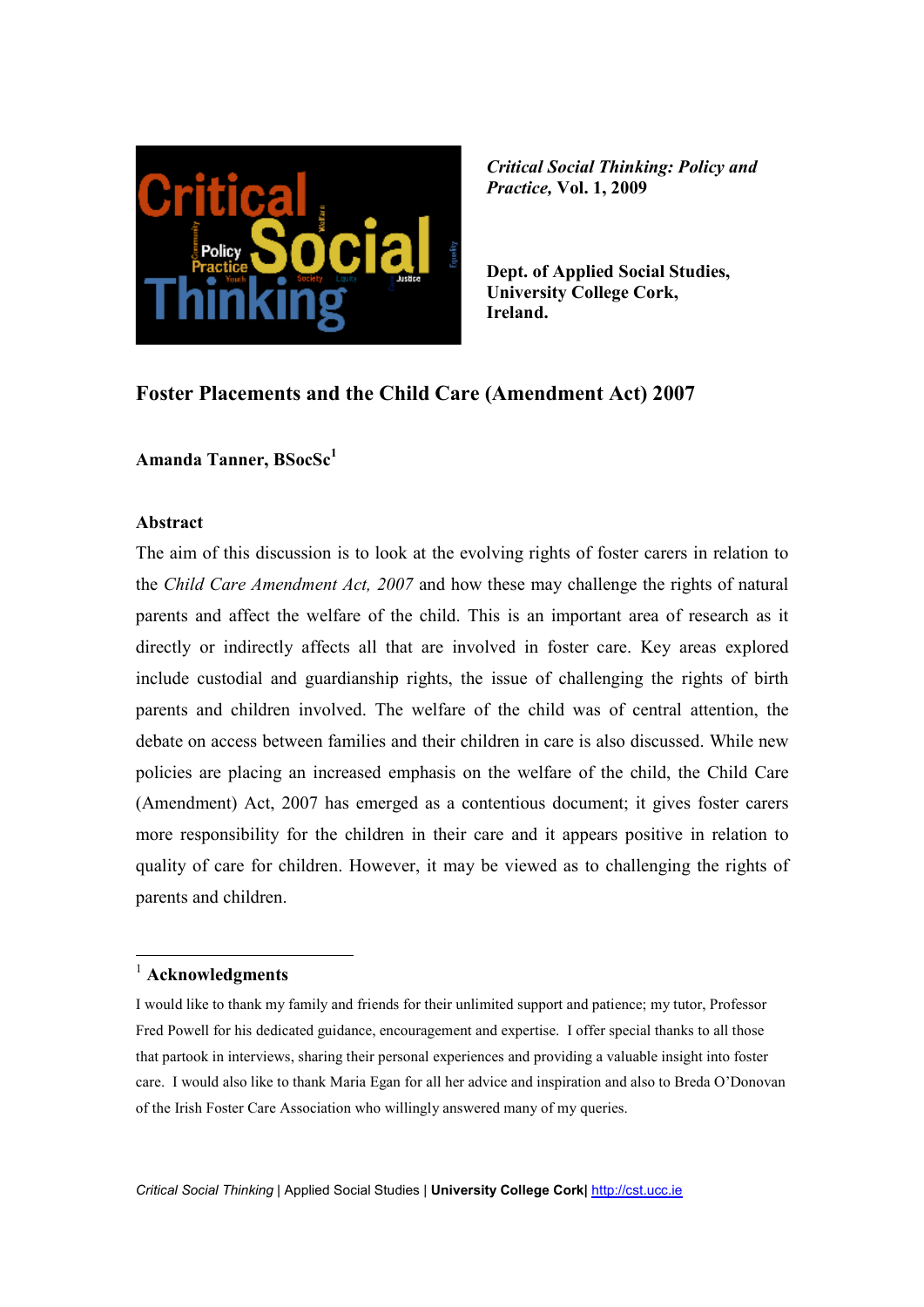

**Key Words**: Child Care (Amendment) Act, 2007; rights of foster carers; rights of birth parents; child welfare; custodial and guardianship rights; access or visitation rights of families of children in foster care.

#### **Introduction**

The overall aim of my research is to investigate the policy of foster care. In more specific terms, the research looks at the evolving rights and responsibilities of foster carers, in relation to the Child Care (Amendment) Act, 2007 and how these may challenge the rights of natural parents. The welfare of the child remains central. This is an important area of research as it directly or indirectly affects all that are involved in foster care. While new policies are placing an increased emphasis on the welfare of the child, the Child Care (Amendment) Act, 2007 has emerged as a contentious document; it gives foster carers more responsibility for the children in their care and it appears positive in relation to quality of care for children. However, it may be viewed as to challenging the rights of parents and children.

Some of the key areas explored include custodial and guardianship rights, the issue of challenging the rights of birth parents and children involved. The welfare of the child was of central attention, the debate on access between families and their children in care is also discussed. The objectives of the research project included to gain an understanding of the concept of fostering; to explore what it involves and the issues that arise within fostering. It will be the first time foster carers have the opportunity to secure rights regarding children that have been in their care for a continuous period of five years or more and it is important to investigate the impact of new legislation on the emerging rights of foster carers. This piece of research also aims to investigate how new legislation will affect or challenge the rights of natural parents. Finally, it is the author's aim to examine access as a critical issue in foster care.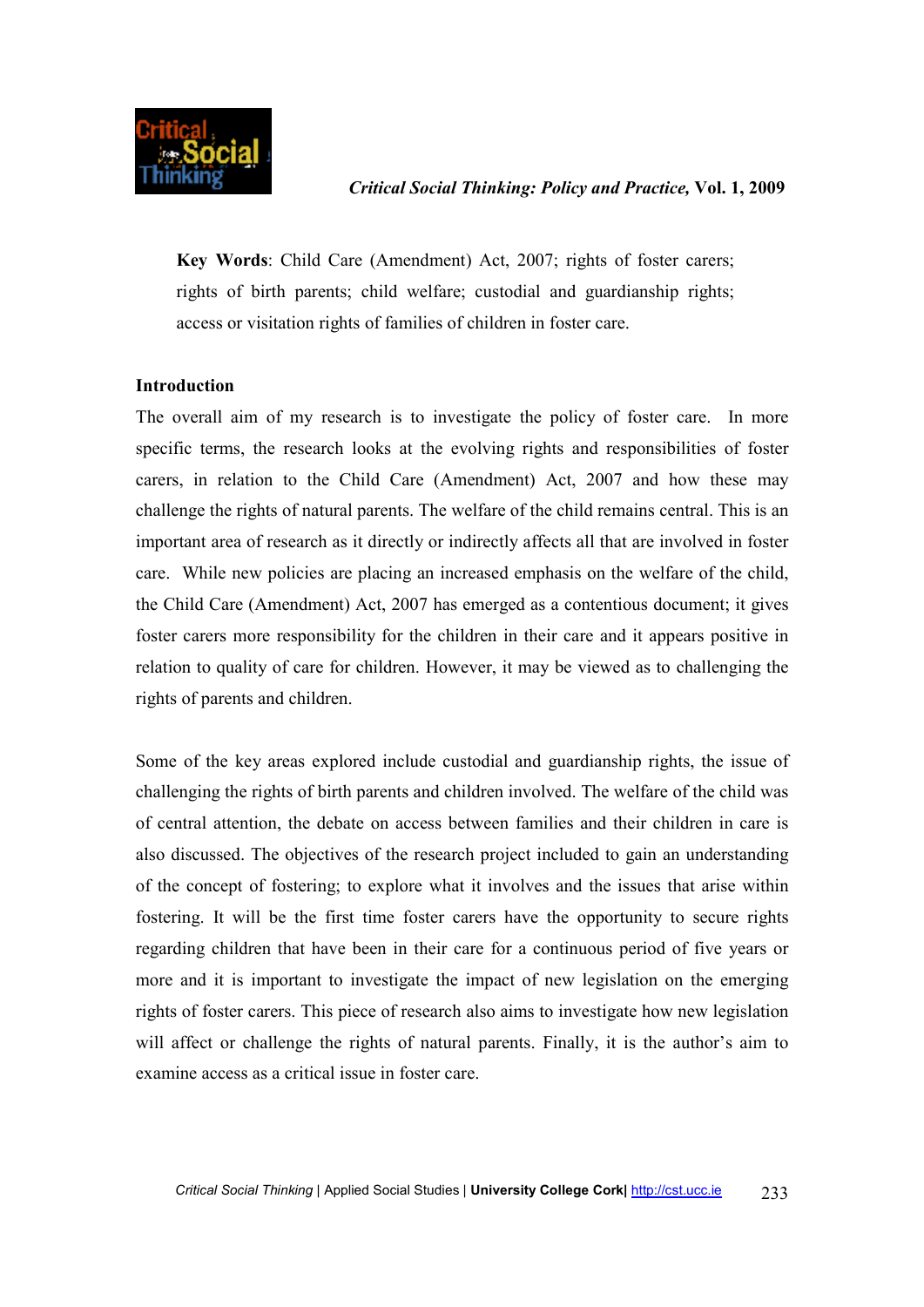

Foster care is a wide and diverse area. It is becoming an increasingly important sector due to its expansion. In 2006, figures from the Health Service Executive (HSE) showed that are over 5300 children in care of which 88% were in foster care. (O'Brien, 2007) In recent times, there has been a great deal of media attention surrounding foster care especially relating to lack of an introduction of 24 hour social work services. Legislation and policy developments are now more influential than ever due to rising numbers in foster care and the overall lack of support services. There is a need for transformation as we live in rapidly changing times; children and young people are exposed to a huge range of serious problems in society e.g. binge drinking, drugs and sexual diseases from a young age. Not only do children in foster care tend to be more vulnerable in society and need extra support; foster carers and the natural parents are also in need of all the support and guidance that are available. Prior to the introduction of the act, there was a concern that too much of social worker's time was being taken up with long-term foster care cases. These concerns raised the question of appropriate duration of time to be spent on individual cases. It was thought that giving carers more responsibility in bringing up children would reduce the work load of social workers. (Parliamentary Debates. Volume 184, No. 23, pp1-2 26/10/2006)

For the purpose of my research I interviewed a selection of foster carers and social workers, in the form of semi-structured interviews. One social worker was a previous foster carer and so was able to reflect on a wide array of knowledge along with experience of practice. The other social worker works with the fostering department. A third interview was with an experienced foster carer and a worker of the Irish Foster Care Association (IFCA). The fourth interview involved a foster care couple which have a child in long-term care so would be potential candidates to make use of the provisions of the new Act. The final interview was conducted with a foster carer who has two children in long-term care and currently one child in short-term care.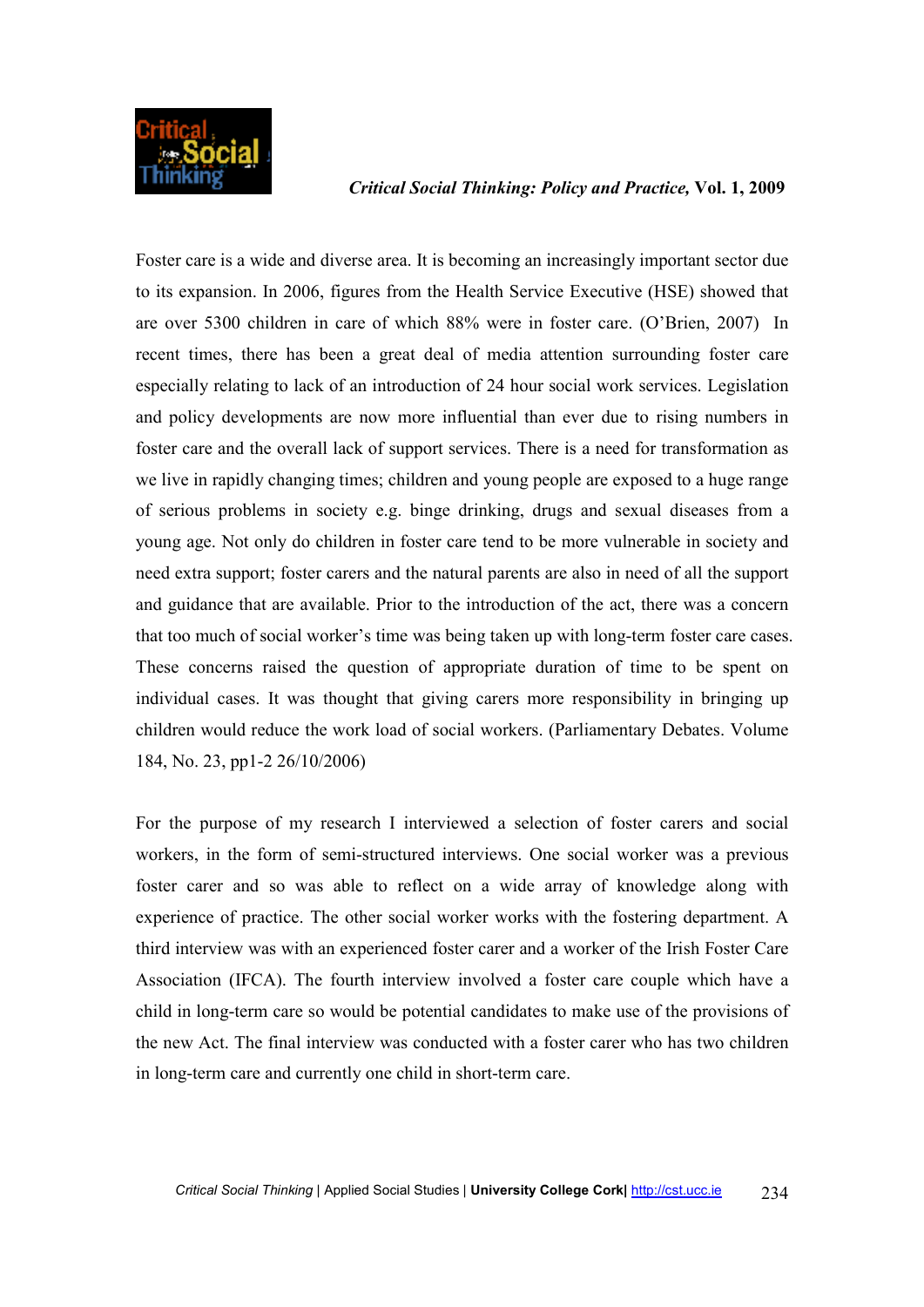

#### **Foster Care**

In Ireland, fostering means taking care of someone else's child in their own home. It offers alternative family care to children whose parents cannot provide for them adequately in their own families. This may be on a short or long term basis. Foster care involves a range of activities undertaken by those in who care for other people's children and in which the state acts as an intermediary figure between the natural and foster care family. (Ruegger and Rayfield, 1999) Children may enter care voluntarily or under a care order; if a parent consents to placing their child(ren) in care, of if the child(ren) are abandoned or orphaned it is voluntary care. In some cases, the state may apply to the courts for an order to remove the child(ren) from their home. When a child is taken from the family home they are in the responsibility of the state and the HSE (Health Service Executive) has a statutory duty to promote the welfare of the children in care. The HSE may be supported by non-statutory agencies and each foster child has his/her own social worker. An important principle of foster care is to maintain and develop relationships between the child in care and their own family as well as with the foster family. (Shannon, 2008)

There are complex but fundamental differences between the roles, rights and responsibilities of a foster carer and a biological parent. A foster carer is ultimately providing a parental role in the daily duties of bringing up a child but does not have full rights of a parent. Ultimately, the control and responsibility for a child in care is shared by three groups; natural parents, foster carers and the state.

## **Children's Rights**

Under the constitution children are not specifically afforded rights. It fails to recognise the child as a person with individual rights. However, children are included in the category of citizens and therefore hold rights to be held equal before the law, to have their personal rights respected, defended and vindicated by the state. Under the constitution, children also have the right to company, care and parentage of their parents. Ireland is a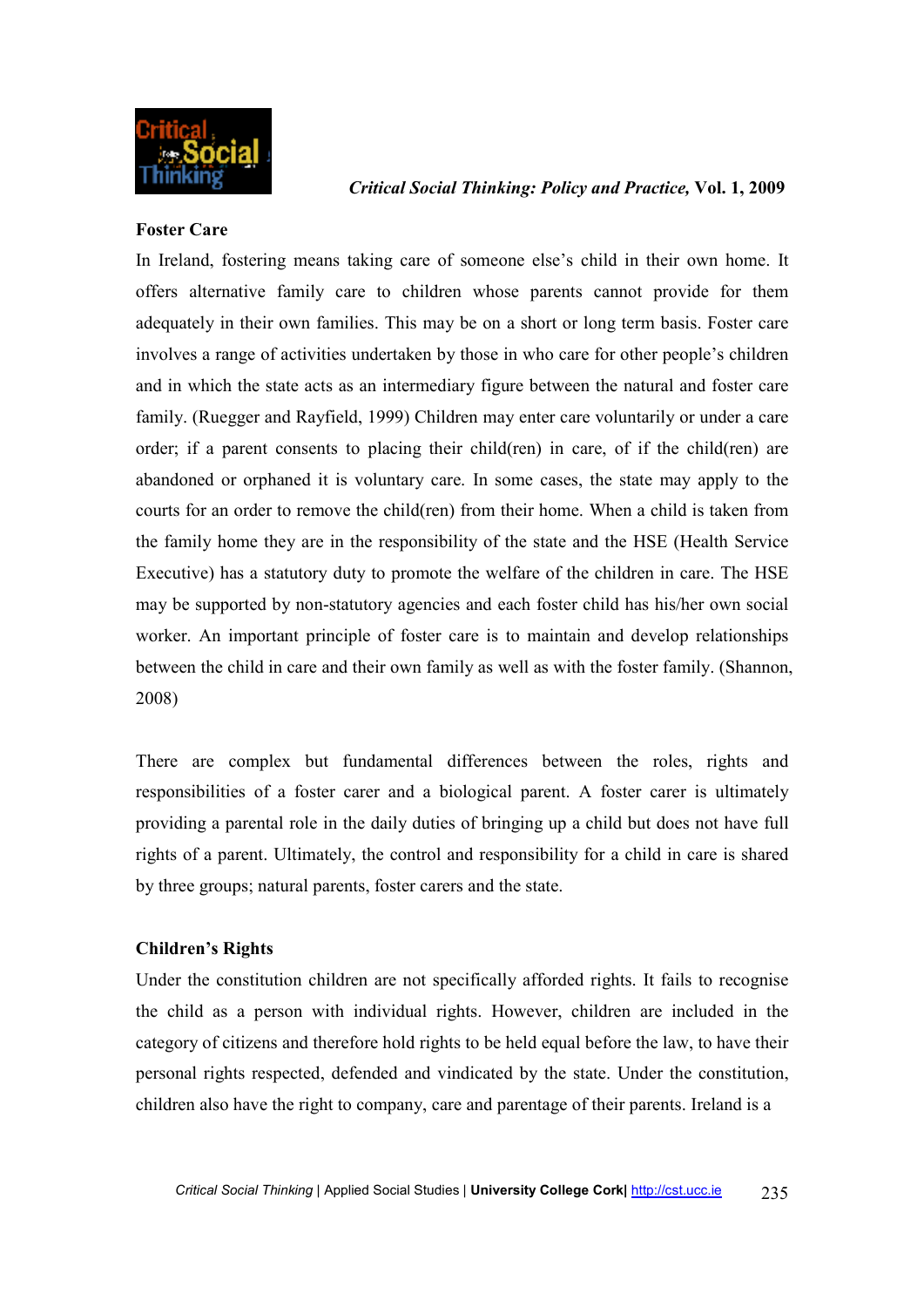

signatory to the United Nations Declaration of the Child of which the Child Care (Amendment) Act, 2007 situates itself within this framework. The UN Convention was the first comprehensive statement of the rights of children, it recognises their dependence and vulnerability to injustice. It includes political, social, economic, cultural rights as well as children's right to protection. Article 9 vindicates that children are not to be separated from their parents against their will, except when it is in the child's best interests or the law says so. (IFCA, 1999) The state is required to respect the right of the child to maintain contact with his/her parents unless it is not in their best interests. The Irish Foster Care Association (IFCA) outlines a number of additional rights that they would like to see foster children have, such as the right to know the details of their personal circumstances and to be able to make complaints in confidence. (IFCA. 1999)

#### **The Rights of Parents: Access & Responsibilities**

In the Constitution, Article 41 recognises the family as a fundamental body in society and the state therefore guarantees to protect the family. The family based on marriage hold rights that are superior to the state; *'the primary and fundamental unit group of society and as a moral institution possessing inalienable rights, antecedent and superior to all positive laws.'* (Bunreacht na hEireann, 1937) In the past, this had deployed state intervention with the exception of extreme circumstances in which parents; '*fail in their duty towards their children*,' in which such circumstances the state has a duty to intervene. '*but always with due regard for the natural and imprescriptible rights of the child*' (Kilkelly and O'Mahony. 2007 and Bunreacht na hEireann, 1937) In such cases the state can remove the parents custodial rights with a court order.

Custodianship and guardianship are two important terms in foster care; however, there appears to be a lack of clarity in this area especially regards guardian rights. Foster care involves a change in legal custody over the child but does not involve any changes to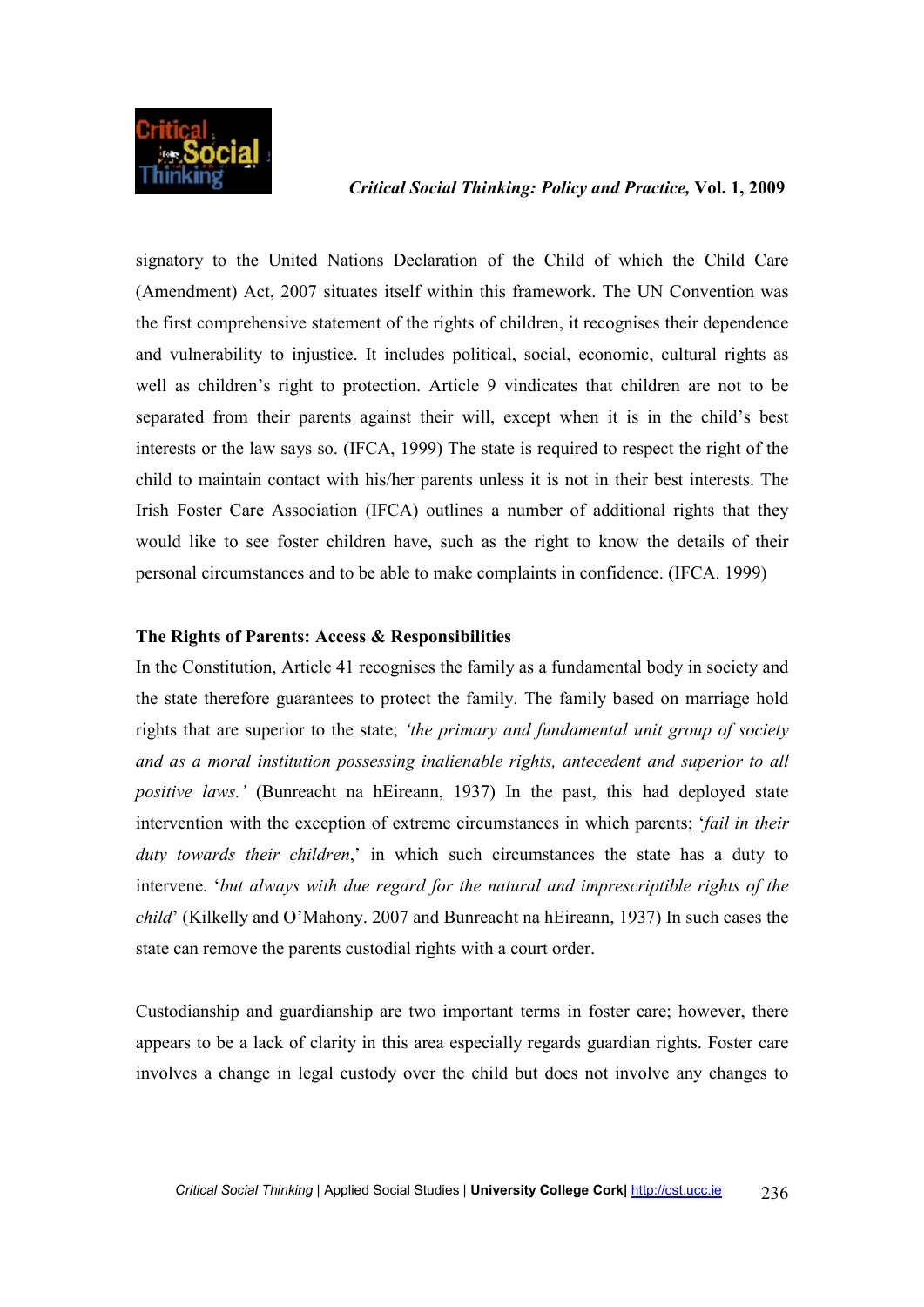

legal guardianship. When a child is brought into care, they are in custody of the state. The legal custody is concerned with the physical care and control of the upbringing of the

child e.g. feeding, clothing etc on a day-to-day basis. (Shannon, 2008) The agency with legal custody can determine where the child is to live, give consent to medical or psychiatric examination, treatment or assessment, and give consent to a passport. Parents of a child in voluntary care can retrieve custody at their request. The HSE is obliged at all times to give consideration to the wishes of the original custodians.

In foster care, the parents retain guardianship. There are some aspects of the child's life which the state has no authority and only the parent can give consent, such as surgery, marriage, join the army or represent him/her in the law. (Kadushin, 1980, p313) If a child is in care, a guardian has a right to be consulted on all matters affecting the upbringing of the child, e.g. consent to passports and change of name (Shannon, 2008) In Ireland, the only way a mother or father can give up guardianship is if the child is placed for adoption.

#### **The Rights, Duties and Responsibilities of Foster Carers**

The Child Care (Placement of Children in Foster Care) Regulations, 1995 outlines a number of duties of foster carers in order to promote the child's health, development and welfare, for example, to permit the HSE to visit the child in the foster home. Other duties upon foster carers include informing the HSE of any significant event affecting the foster child, any change that affects their ability to care, seeking appropriate medical treatment if the child has an illness or injury and co-operating with the HSE in facilitating access.

Until recently foster carers had no rights regarding the children in their care. However, since the introduction of the Child Care (Amendment) Act, 2007, for the first time longterm foster carers are being afforded rights regards the children in their care. The absence of rights for foster carers has in some circumstances coincided with an inadequate amount of support. For example, there is no legislation, requiring foster carers to undergo training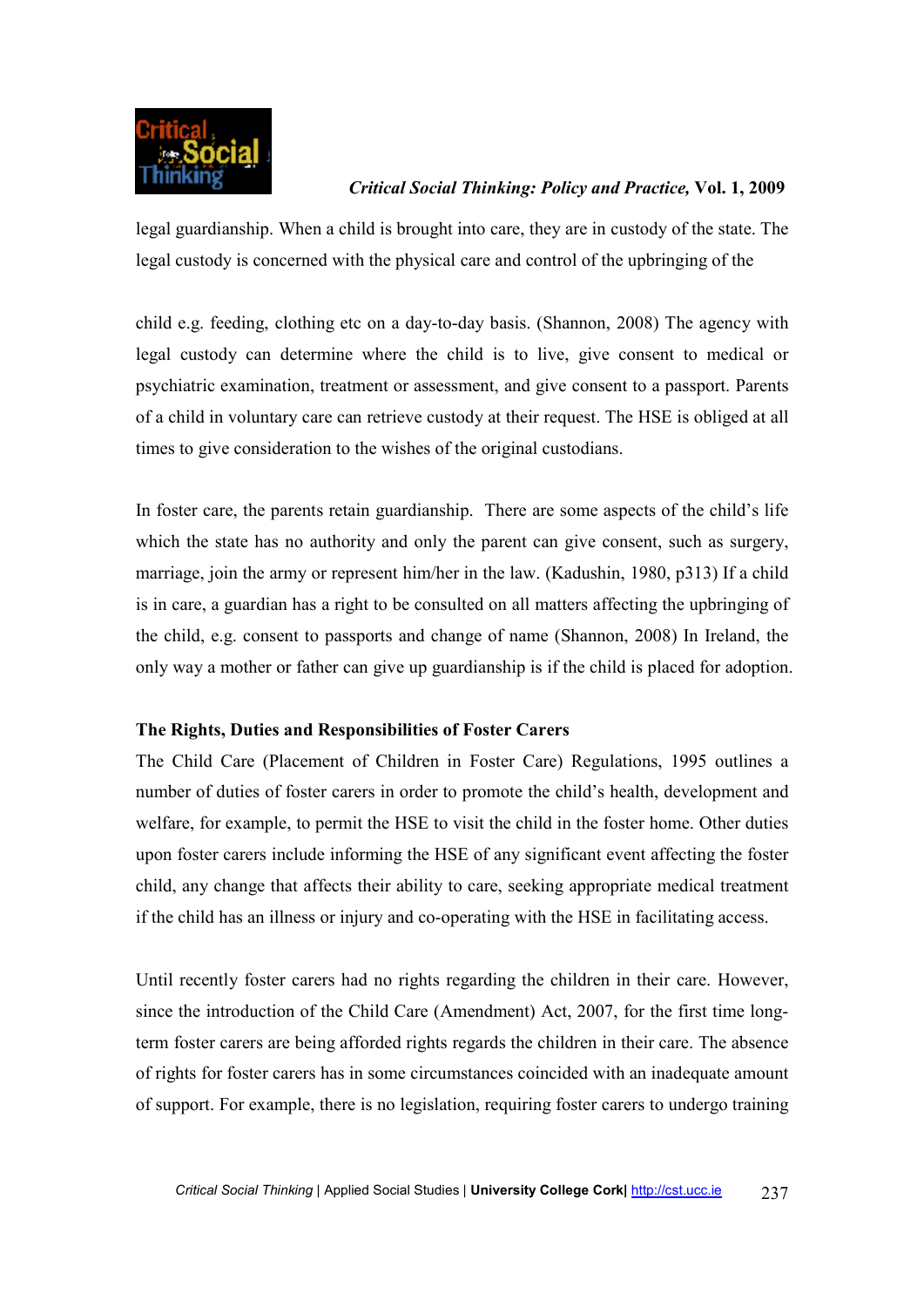

before they take children into care. The Pilot Inspection on Foster Care (2004), found that support to foster carers depended on support available and 44% of relative foster care placements were unapproved. Furthermore, it was found link workers are not assigned

until the review of a placement is carried out, in some cases a family may be waiting up to 12 months for this review to take place. (Department of Health and Education, 2004).

Overall, there appears to be a continual appeal for an improved status of foster carers for their contribution to working with children. The importance of treating foster carers as professionals has been re-affirmed in recent policy documents. Perhaps, the development of the Child Care (Amendment) Act, 2007 will provide a path to promote their status.

#### **The Child Care (Amendment) Act, 2007**

The Child Welfare and Protection Policy Unit in the Department of Health and Children, is responsible for the formulation and monitoring of policies in relation to foster care. Foster care in Ireland is governed by the Child Care Act (1991) and the Child Care (Placement of Children in Foster Care) Regulations (1995). In addition, foster care is supported by the National Standards for Foster Care (2003).

The changing nature of foster care has influenced the development of new legislation. The Child Care (Amendment) Act, 2007 was enacted on the  $8<sup>th</sup>$  May 2007. It allows a foster carer who has had a child in their care for a continuous period of five years or more to apply for a court order regarding the care of the child. The purpose of the Act is to give foster carers and foster relatives increased autonomy for long-term care. It is important to clarify that while the measures set out in the new legislation are significant to the care of the children, the Act does not involve major fundamental changes to foster care. Custodial and guardianship rights are unaffected, as the state continues to be the guardian of the child while he or she remains in their care.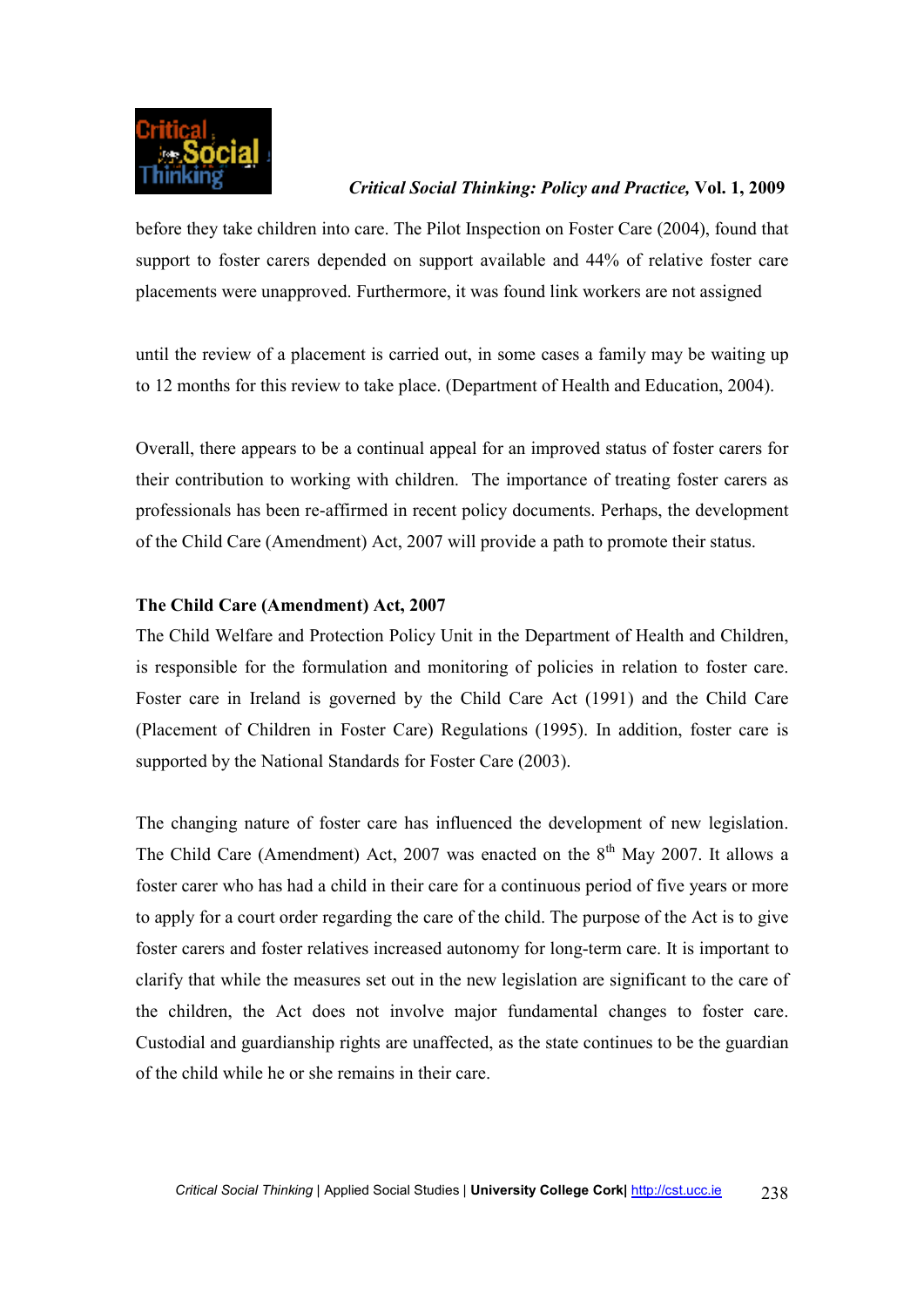

The court may grant an order to a foster carer pending a number of conditions including that they have been taking care of the child for 5 yrs, it is in the child's best interests, the HSE consents prior to granting the order, the HSE has obtained the consent of the parent or person acting in loco parentis if the child is in voluntary care. If the child is in care

under a care order, the HSE must inform the parent or person acting in loco parentis of the application. The child's wishes must be taken into consideration as far is practicable.

If the order is granted, the Health Service Executive (HSE) will continue to support the children in care and the foster carers and will remain responsible for the overall welfare and protection of children in care. Foster carers will have '*control over the child as if it were the child's parents and do what is reasonable to safeguard and promote the child's health, welfare and development*'. (Parliamentary Debate, 26/10/06, p8) It gives foster carers greater responsibility as they would not have to rely on the HSE to make certain decisions regarding the child's welfare. With the order, foster carers are entitled to give consent for medical or psychiatric examinations, treatment and assessment. There are also able to consent to the issue of a passport for the child and bring the foster child abroad for a limited period. In granting the order, the court may impose restrictions or conditions. If the birth parent or relative refuses to give consent, the HSE has the authority to give consent if it is in the child's best interests. When a child in care reaches the age of 16, he or she may consent to surgical, dental and medical treatments. Any other functions of the HSE in the child's interest will continue, for example, access arrangements and care plans. The order will cease if for any reason the placement comes to an end or the child reaches 18 or is married.

The introduction of new legislation, the Child Care (Amendment) Act, 2007, means that the position of the foster carer is undoubtedly strengthened as a result of an acquirement of rights over children. It may denote that in some circumstances, if parents consent, they will be legally less involved in their children's lives while on foster placement. One may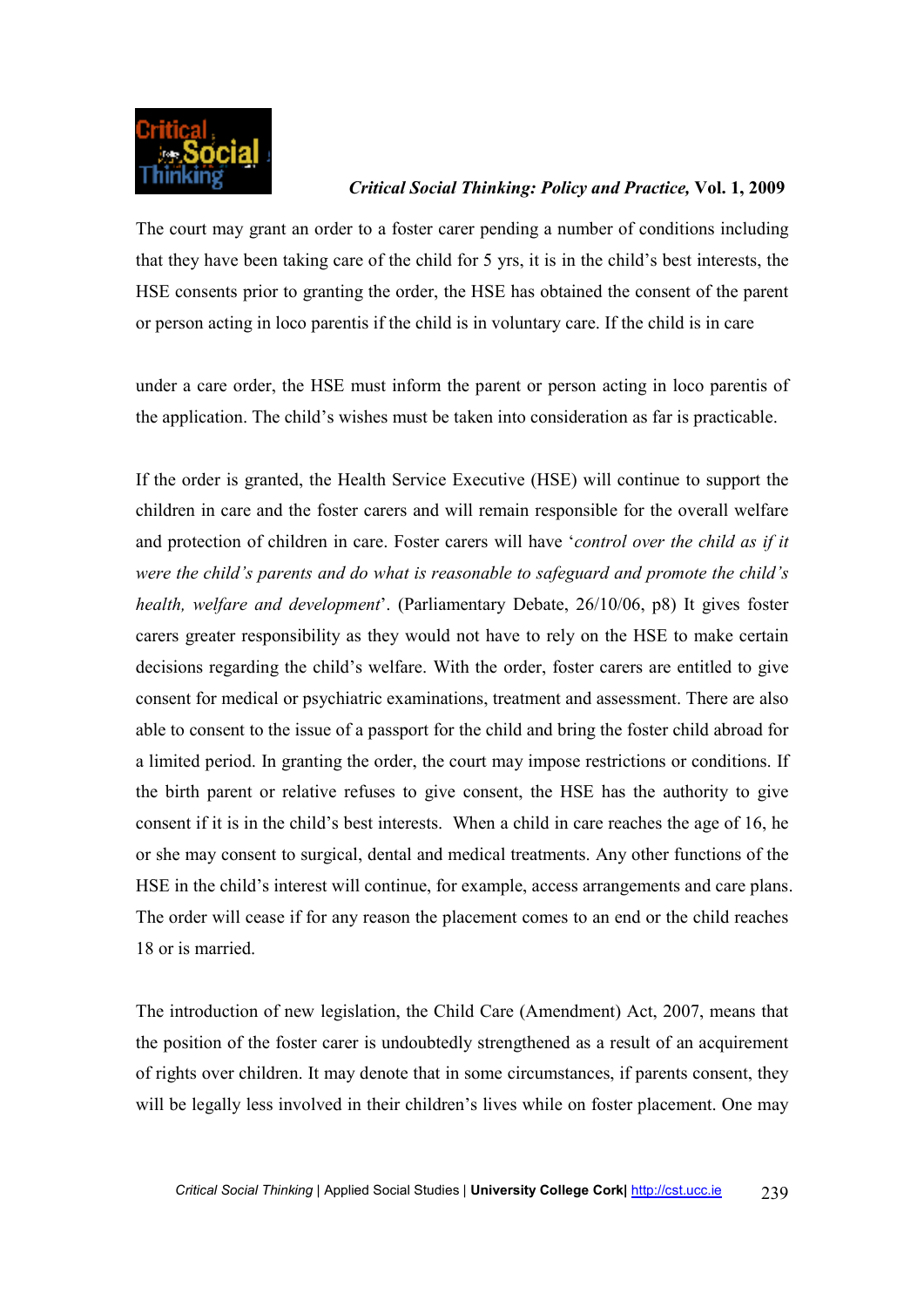

question will this impact on the relationship between foster children and their natural parents. It appears to conflict with the right of parents to remain involved in the decisionmaking process concerning the welfare and life of the child in care. The argument could be made that in some cases, unless the parent(s) had to be involved, they would not be and new legislation will allow natural parents further distance themselves from their children's lives. The possible infringement of parental rights will undoubtedly bring the potential of conflict between parents and foster carers. Foster carers may be more open to criticism from birth parents, creating tension and problems at access or when decisions need to be made on the behalf of the child in care. However, it is important to note, that the new provisions of the Act are limited to issues of consent and the carer's position regarding custody is not strengthened (Shannon and Power, 2007).

#### **The Issue of Access in Policy Documents**

Access is a major part of foster care and can be an extremely controversial issue. It may be described as a right and a duty of visitation, initiating communication with the child on a temporary basis. (Shannon, 2008) It is commonly presumed to be a right of the parent but in more correct terms it is a right of the child. According to the European Court of Human Rights; access is the right of the child and cannot be denied unless there is evidence it would be harmful to the welfare of the child. (Shannon, 2008) Under the Child Care Act (1991) Section 37, the HSE shall facilitate reasonable access to a child in care by his/her parents or loco parentis (this could include previous foster carers) or any other person who may have a bona fide interest in the child. (Government of Ireland, 1991) It is important to remember children can refuse access with a non-custodial parent and under the Guardianship of Infants Act, 1964 their wishes must be taken into consideration.

Access is a critical issue in foster care and has huge implications for the child's future. It determines whether or not they will they grow up aware of their background and familiar with their birth parents and family or will they be oblivious to their origins or at have no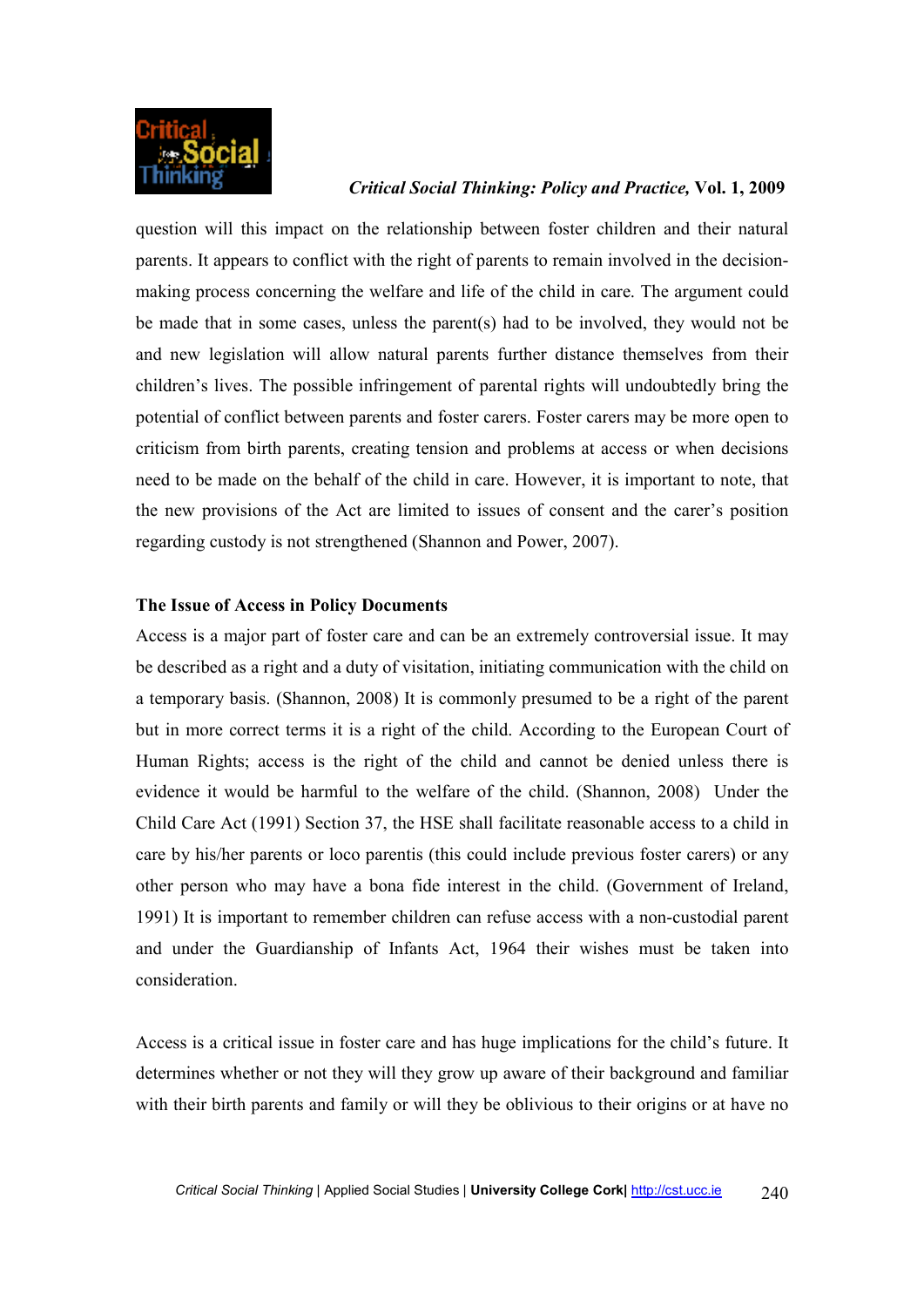

ties with their background. It can be a particular cause of tension between foster carers and natural parents. From a child's perspective it can be very upsetting, they may feel forced to take sides or 'pumped' for information.

Natural parents may also find access very difficult. Any time spent with their children is under restrictive arrangements, it usually scheduled and timed and may be nonnegotiable, often creating a sense of surrealism. The role of foster carer in access can be easily overlooked due to the intense focus on the child-parent relationship. However, they have to accommodate the parents into their home and deal with the child's distress every time the parent leaves.

It is important to make the point that not in all situations, is contact between natural parents and children in foster care positive. In some cases, it would be detrimental to the children's wellbeing. Children may also not want to remain in contact with their parents. This raises the concern that some children may be pressurized into contact with their birth parents involuntarily.

## **Empirical Findings**

The aims of my research were to find out from the respondents will the Child Care (Amendment) Act, 2007, challenge the rights of birth parents and children in care, and also how it will impact on the welfare of children in care with particular focus on contact and access.

## *The Issue of Challenging the Rights of Birth Parents and Children*

Prior to the introduction off the Child Care (Amendment) Act, 2007, foster carers had no rights regarding children in their care. All interviewees feel its introduction signals a growing recognition of the role of foster carers. Foster carers appeared doubtful that the rights of birth parents would be challenged due to the new Act, 2007. Social workers pointed out that those children in care for 5 years or more were very unlikely to return to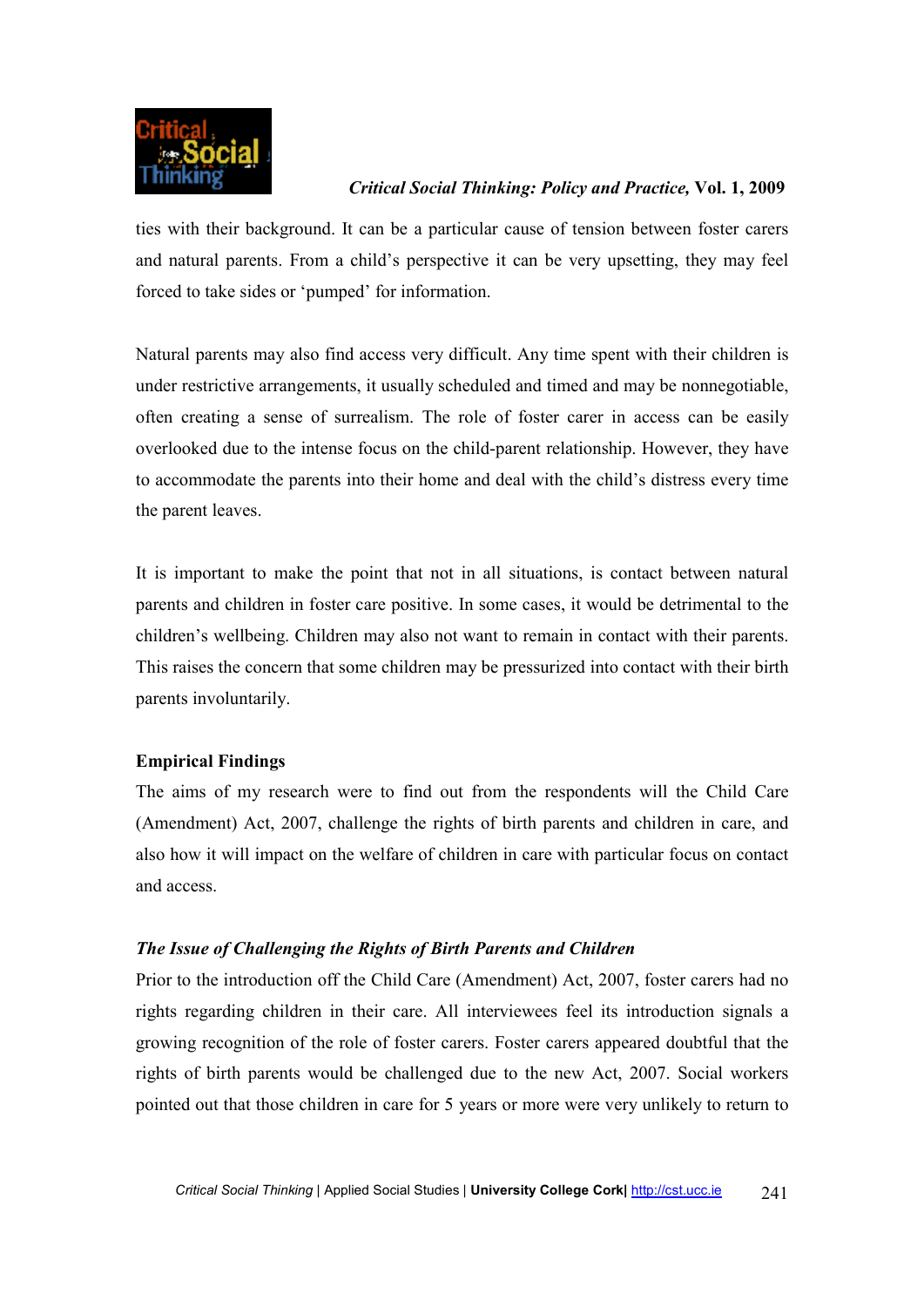

the parents. One foster carer believed that for a lot of children in care, their parents would not be capable of making daily and long-term decisions and also felt that to a certain degree a parent gives up those rights when the child has to be taken into carer.

The social workers tended to take different perspectives; one viewed that it would absolutely challenge parenting as the Act, 2007, suggests implementation would involve a '*power change'* or '*paradigm change'* A portion of the power shifts to the foster carer along with greater security over the child. Another social worker commented that most children that are in care for at lest 5 years are under a statutory care order, therefore the parent's rights would already have shifted to the state. And if after 5 years, parents have not shown any real commitment to children then perhaps it would be in the child's interest for the state or foster carer to maintain rights over the child.

The possibility of some children having their rights 'trampled on' arose. There is a concern under the 2007 Act children's rights to their parents could be excluded. One social worker illustrates that not every child wants their parent's right to consent taken away, a lot of children are quite happy to be in long-term care and have good relationships with their parents, "There's nothing wrong with having to go to the parent to sign forms…not every child is looking for their parents to be obliterated from their life, and you know a lot of children in long-term foster care are quite integrated into two families". But she acknowledges this involves a huge cohesion between all parties involved which can be near impossible to achieve but it can happen in some cases.

## *Contact and Access*

The Child Care Amendment Act, 2007 has the potential to affect contact and access of foster care placements. There is a concern that as a result of the Act, 2007 there may be a possibility of diminishing contact. One foster carer took the perspective that it would not interfere as contact is always promoted in placements. Another foster carer replied it could reduce contact and this may be good or bad depending on what is in the child's best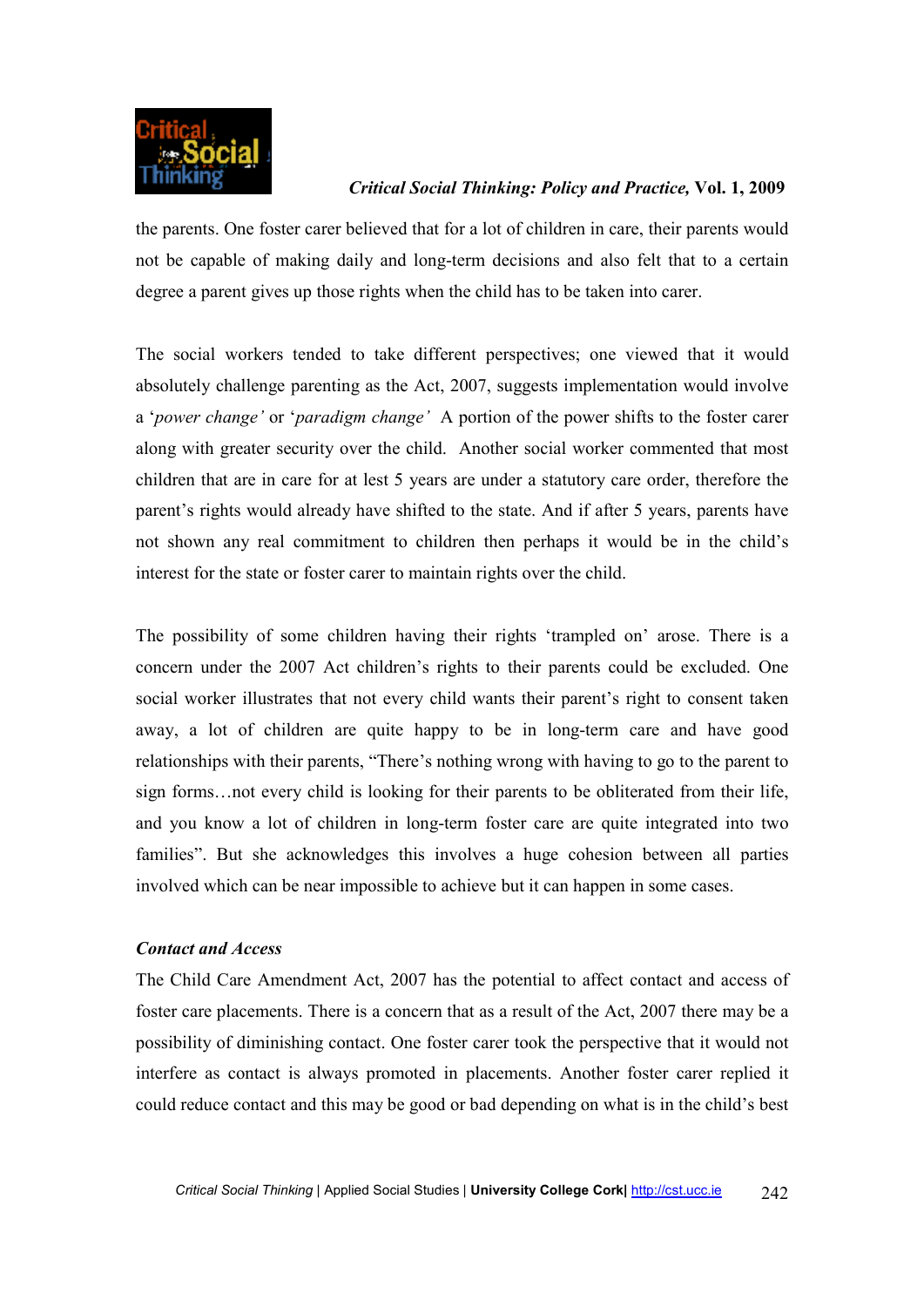

interest, it was pointed out that in some situations reduced contact may speed up foster carer's actions or provide a more stable background for the children.

Both social workers saw the potential for such an order having a negative affect on the involvement of natural parents, for example, the HSE signing consent forms and excluding the parents' wishes. Therefore, there is a concern that there may be a break of a link between children and their natural parents that could possibly be strengthened down the road if foster children continually refused access.

With regards to access, one social worker felt that at the moment a lot of foster carers simply go along with access but if they has a little more power they may be encouraged to make a stand and say '*we're not doing access'*. Again, this is pointed to potentially benefit the children that do not want to go to access. There is a concern that the tensions of access can continue the conflict between the carers and the parents instead of contributing towards promoting a positive relationship between them.

# *Question of the Welfare of the Child*

The foster carers interviewed agree that there is potential to promote the welfare of the child under this new legislation. They believe the wellbeing of the child on a daily basis will be enhanced, the ruling that foster carers can sign forms will reduce the tension and stress in the household, as there is consensus that these forms can be a source of stress for foster carers and children undoubtedly absorb this. One foster carer commented that children, '*realise no matter what age they are they know they are different in a sense they can't bring something from school and get if signed straightaway*'. She stresses that this causes a lot of disturbance for children as often feel they really stand out especially in schools and therefore in that respect under this new Act, children will feel more involved in the foster family and more secure. This view suggests that there is now a potential to reduce possible stigma foster children may experience. A more stable background will be provided for children if foster carers had more control over their upbringing.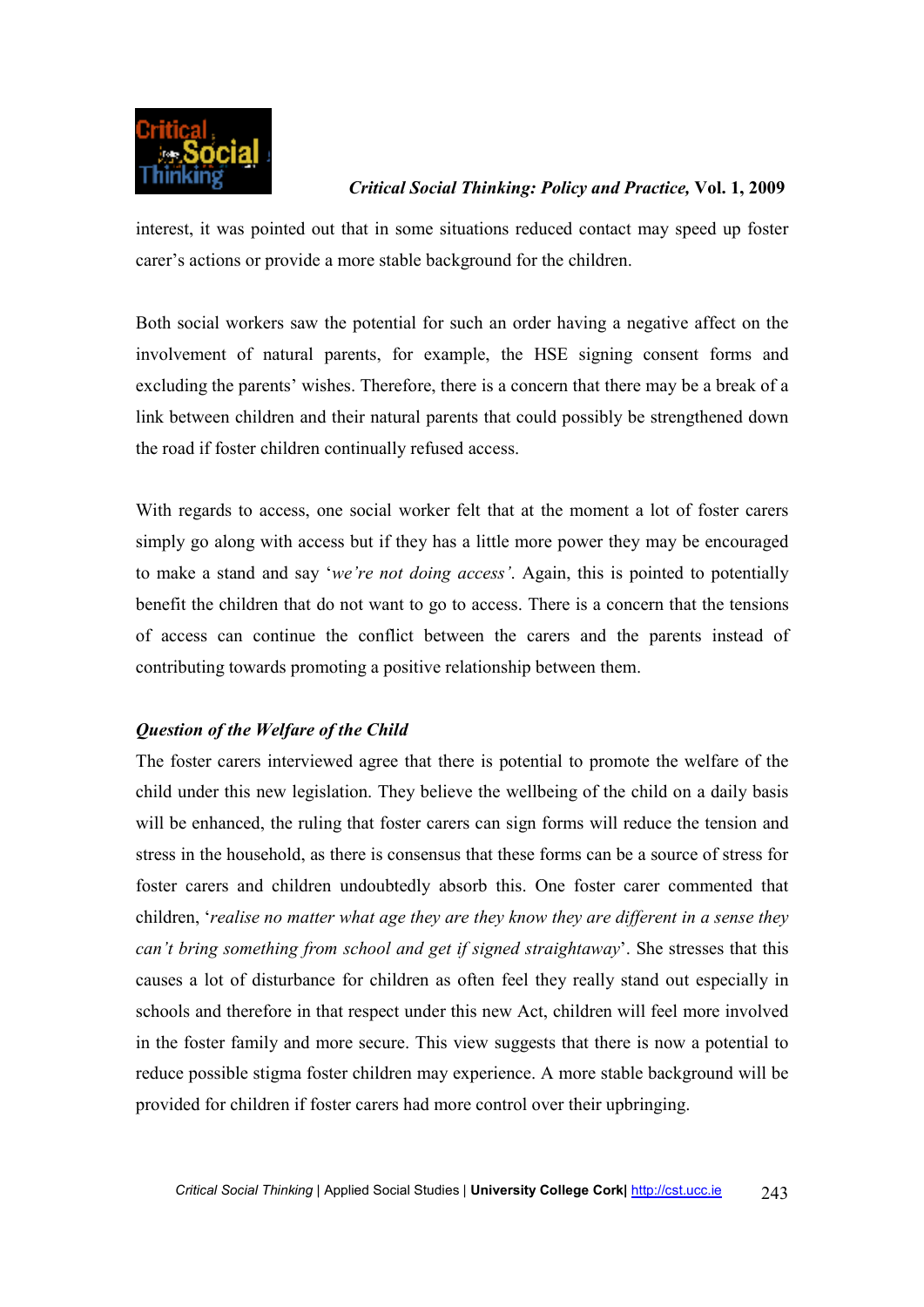

Social workers were slightly more hesitant as they stressed the need for every case to be examined carefully and individually and for the needs of the child to be considered in every situation. In every foster placement there is a need for a full comprehensive assessment of the child's needs and of the foster carer's ability to provide appropriate care and whether the care placement meets the child's needs was emphasised. If this is not done, there is a danger of an absence of assessments which could pose a risk to the child's welfare and if at 5 years some the HSE's responsibilities are removed and '*there is a greater distance between the child and agency responsible for safe-guarding the child'*.

There was a concern raised that the child's welfare '*might get a little lost in this act'* and a recognition that this act could be taken advantage by some people, she referred to a fear the children may become '*locked into a value position that maybe they shouldn't be in'*. An interesting perspective provided by one social worker<sup>2</sup>, was that this could be a valuable opportunity for children in the '*twilight zone'* who have lost all contact with their birth family to really identify with their foster family and therefore give them a more stable childhood.

Both social workers interviewed believe there is a huge 'lag' between practice and policy. One commented, '*policy is policy, it can't feed them, and they can't be cared by it'*. A lack of resources was referred to, such as an inadequate number of social workers and foster carers as well as specialised units and no proper psychiatric unit in the Southern area. These concerns may have the potential to threaten the welfare of the foster child.

 $\overline{a}$  $2$  This is taken from Mary Cregan, who is currently carrying out research on children that have lost all contact with their natural family and may be adopted.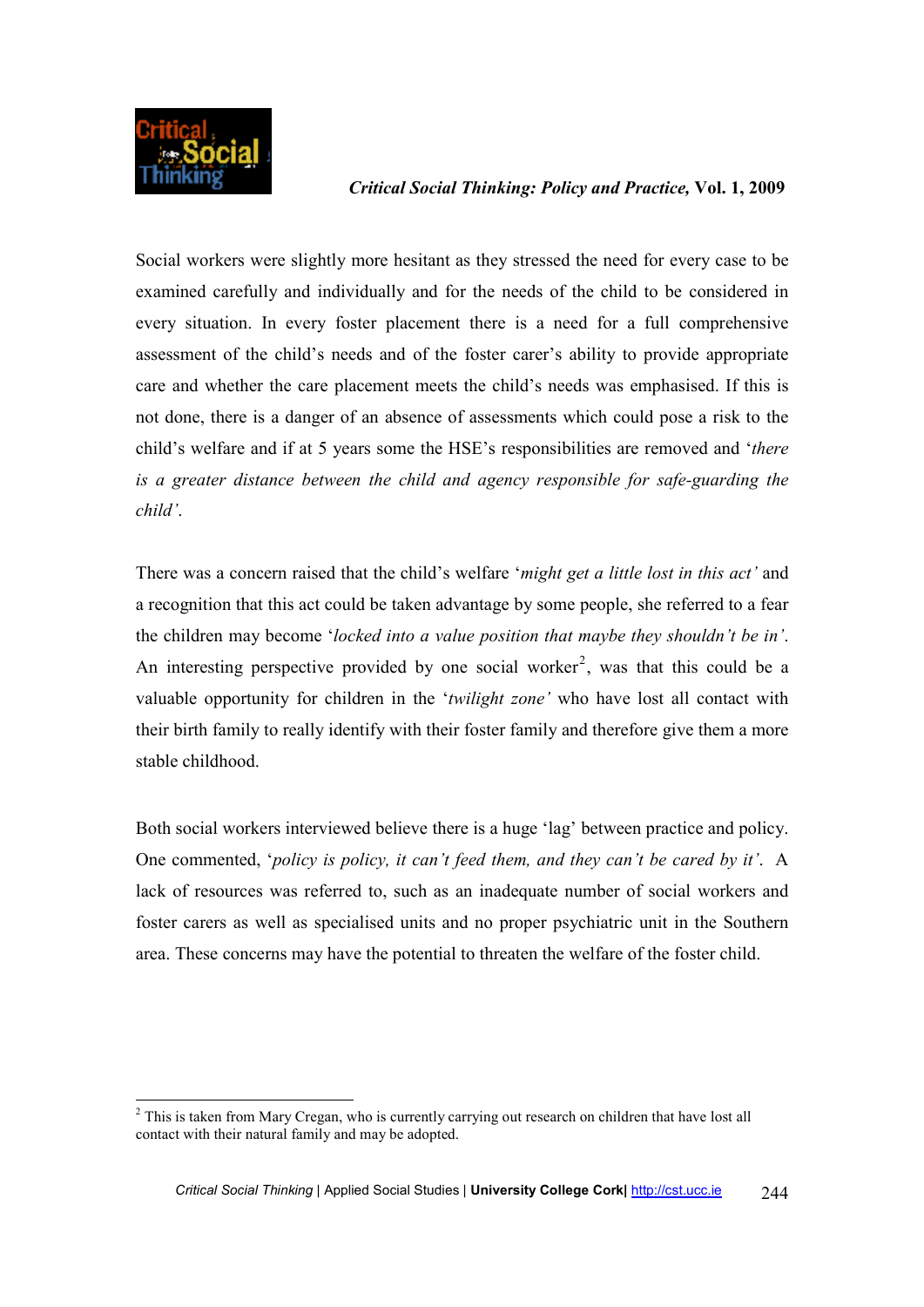

#### **Conclusions**

The Child Care (Amendment) Act, 2007 has emerged as a contentious document. It is evident in recent policies there is an increasing emphasis on the welfare of the child. Children are increasingly viewed as individuals with a voice and views that matter. From a positive aspect it has the potential to improve the quality of life for children in care, to make them feel more stable in the foster care home, and give them more of a voice in matters affecting them. On the other hand, it has been argued that the Act may challenge parent's rights and even children's rights in some situations. Therefore the Act, is welcomed but not without caution.

The 2007 Act does give foster carers new rights for the first time regarding children in their care. Some foster carers would argue that the Act is not doing enough in terms of foster carers' rights. However, if the provisions of the Act were implemented with the appropriate resources and assessments it would be a significant achievement. It is recognised that there is a need for careful analyses and assessment of every child in care and children need to be helped to understand their family situation in a way that is appropriate to their age. Any further developments without these important supports could pose a potential risk to children. It is the author's opinion, if the parent wants a strong relationship with the child, they will strive for this regardless of assumptions of rights being challenged. Therefore, signing consent forms should not decipher what sort of relationship they have with their children.

Foster care is as such the way of the future, numbers are increasing each year, and there has been particular growth in relative foster care. Undoubtedly there will be many issues in foster care to face in the future, e.g. the growth of new communities in Ireland, this will in particular challenge care provision on a new level, there will be a need for awareness of a range of cultural perspectives and practices. There is widespread acknowledgement of a need for more resources, reviews, assessments, supports, funding,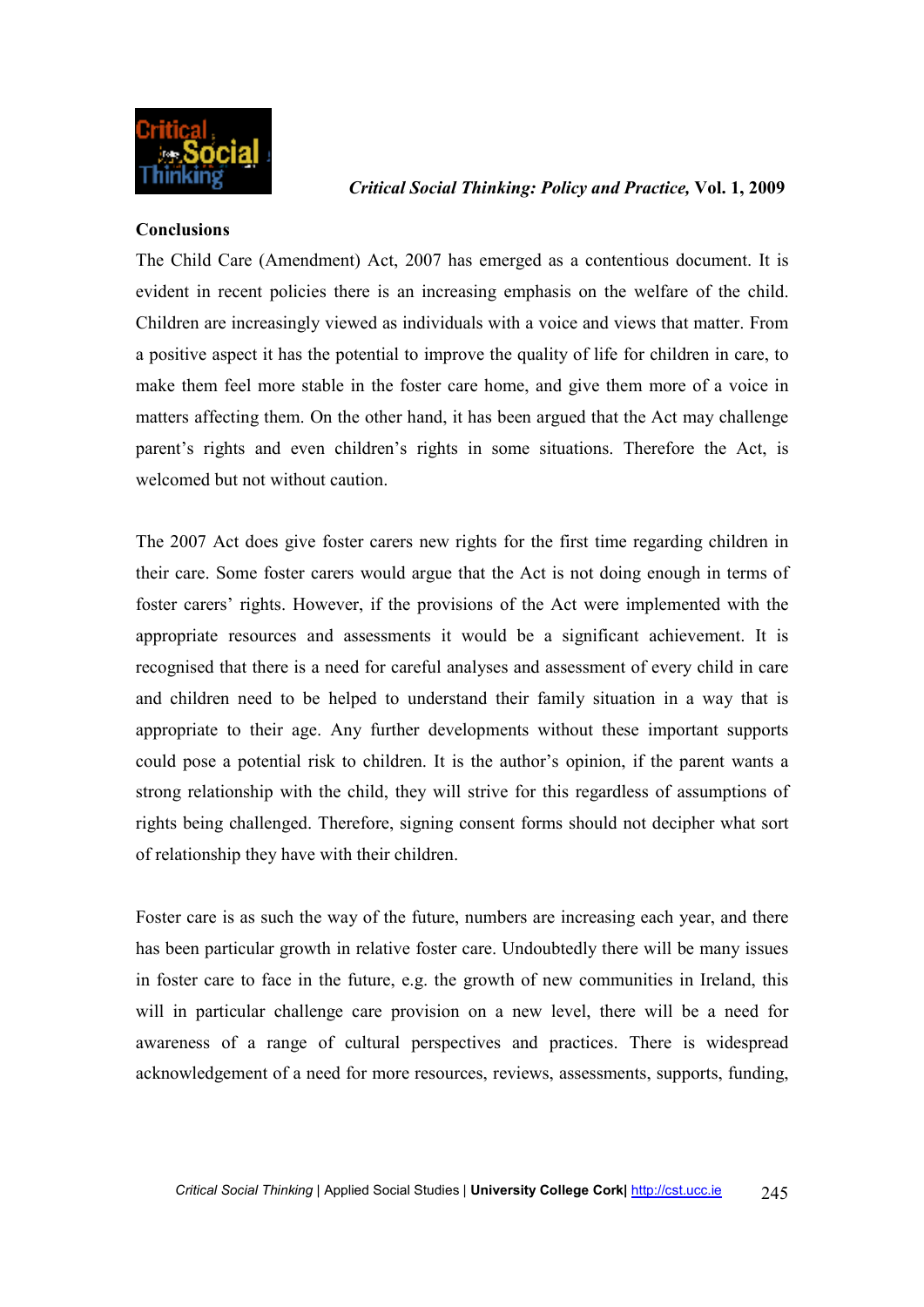

foster carers, social workers in foster care. A failure to implement these valuable resources will undoubtedly place vulnerable children at risk.